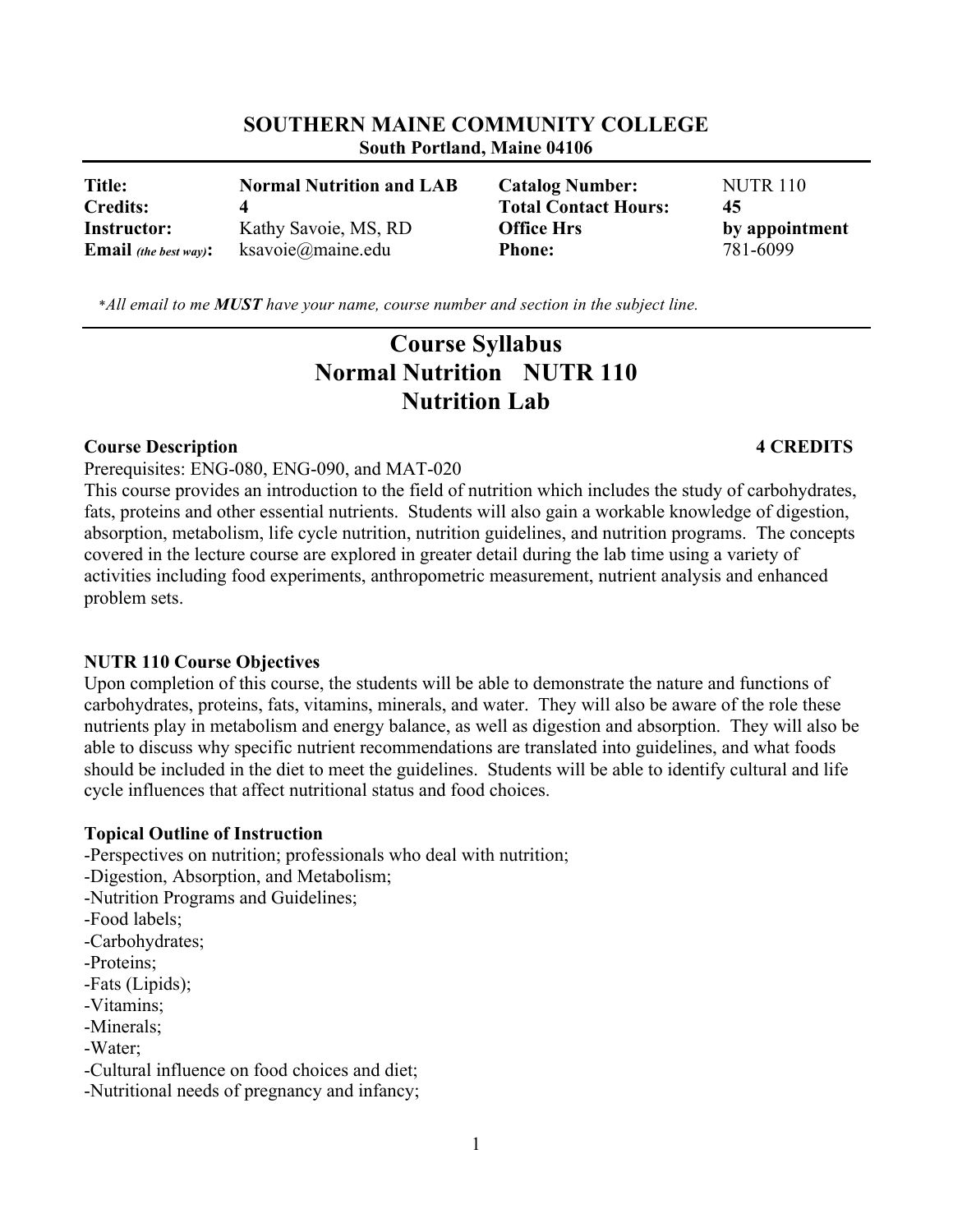-Nutritional needs of childhood; -Nutritional needs of adolescence; -Nutritional needs of the elderly

## **Course Requirements**

Research paper on cultural foods Projects: Diet Analysis and Life Cycle Group Presentation Homework; quizzes; tests Participation

Attendance Policy: Students will be allowed to miss the equivalent of two weeks of classes (that is, if the class meets three times a week it would equal 6 classes, or if the class meets two times a week, it would equal 4 classes). Once this amount has been reached the students grade will be lowered by one letter per absence.

### Nutrition Lab Course Objectives:

After completing the course, the student will be able to:

- 1. Identify reliable sources of nutrition information;
- 2. Describe how the *Healthy People 2020* project is used to set goals for our national health and wellbeing, and to evaluate personal health choices based on Healthy People 2010 Objectives;
- 3. Distinguish between serving sizes and portion sizes, and describe how changing serving sizes in the American diet have affected the health of our nation.
- 4. Accurately record and analyze food intake;
- 5. Assess the adequacy of carbohydrates, proteins, fats, vitamins, minerals, and water in their diet;
- 6. Use a food label and nutrition facts panel to make wise food choices;
- 7. Evaluate media sources of information on current nutrition topics including low-carb diets, supplement use, fat replacers, vegetarian diets, genetically modified food, bovine growth hormone and food irradiation;

### Topical Outline of Instruction:

- Critiquing popular nutrition information
- Healthy People 2020
- Food portions and diet planning
- Three day food record
- Food labels and merchandising
- Personal diet analysis project
- Evaluating carbohydrates in the diet
- Evaluating protein in the diet
- Evaluating fat in the diet
- Evaluating water, vitamins and minerals in the diet
- Consumer concerns about food

Course Requirements: Activity reports, Personal Diet Analysis Project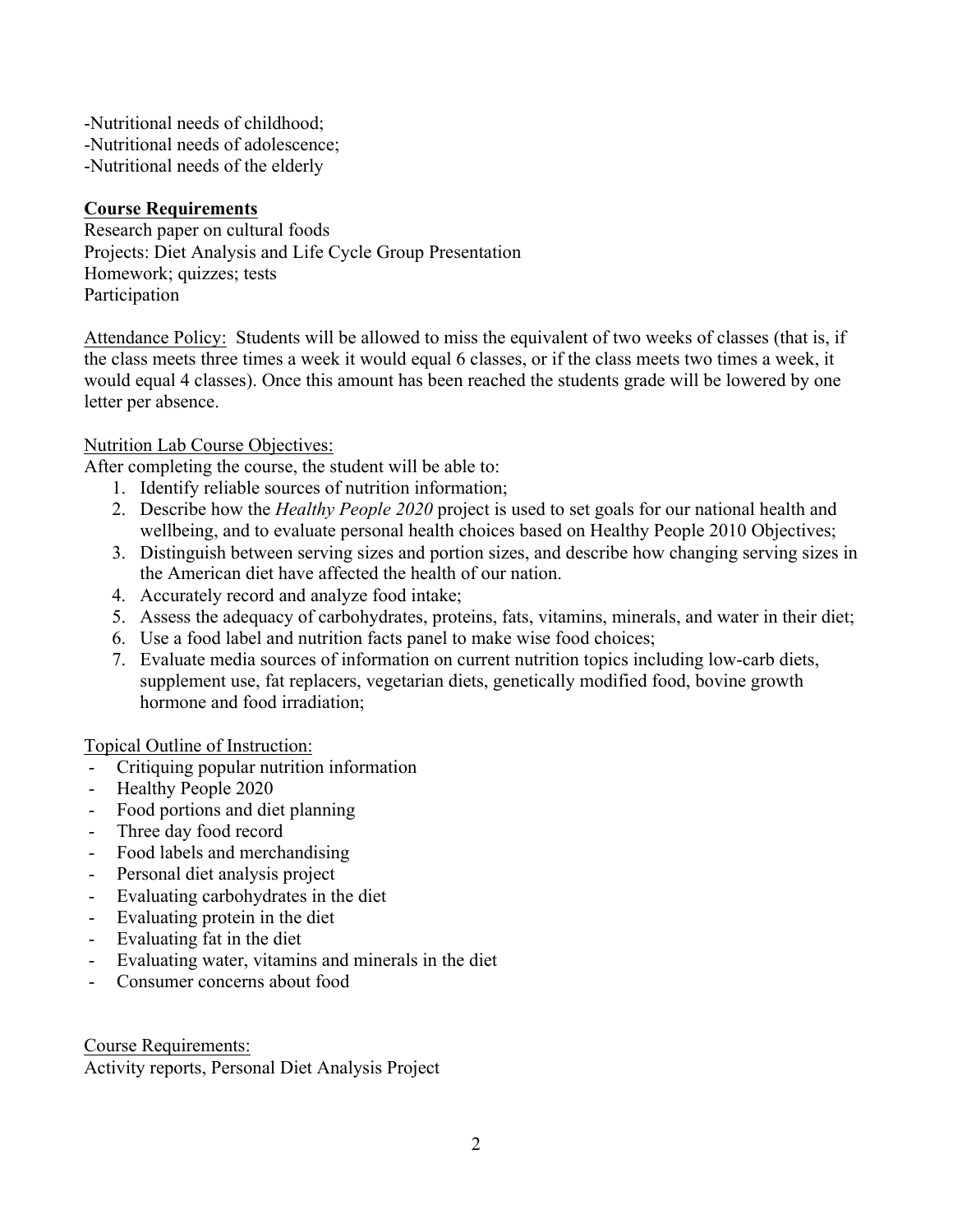### **Text, Tools, and/or Supplies**

Understanding Normal and Clinical Nutrition 11<sup>th</sup> edition 2018

Authors: Rolfe, Pinna, Whitney

Publisher: Cengage Learning ISBN-13:978-1-337-11308-3

There are **3 textbook options** available at the bookstore: e-book, soft-bound/3-hole punch and hard cover. All Students enrolled in Nutrition 110 have a **2 week free trial** period of the e-book which can be found in the MINDTAP link on Blackboard.

**NOTE**: If you are **NOT** a Nutrition and Dietetics Major, you may use **Understanding Nutrition** for your textbook but this is not available at the bookstore.

If you are a Nutrition and Dietetics Major you will need **Understanding Normal and Clinical Nutrition** for three classes in your curriculum. It is wise to purchase either the hard cover or the soft-bound/3-hole punch version and not the e-book.

Access to Super Tracker Diet Analysis at https://www.supertracker.usda.gov/

| <b>Student Evaluation and Grading</b>           |    |                    |       |             |     |      |                |
|-------------------------------------------------|----|--------------------|-------|-------------|-----|------|----------------|
| Project (cultural foods paper)                  |    |                    |       |             | 10% |      |                |
| Exams $(2 \omega 15\% \text{ each})$<br>Quizzes |    |                    |       | 30%         |     |      |                |
|                                                 |    |                    |       | 25%         |     |      |                |
| Attendance/Participation/Group Project          |    |                    |       | 10%         |     |      |                |
| <b>Lab Evaluation and Grading:</b>              |    |                    |       |             |     |      |                |
| Labs $(3)$                                      |    |                    |       |             | 15% |      |                |
| Personal Diet Analysis Project                  |    |                    |       |             | 10% |      |                |
| <b>Course Grade:</b>                            |    | $A \quad 93 - 100$ | $A -$ | $90 - 92.9$ |     | $B+$ | 87 - 89.9      |
|                                                 | B. | $83 - 86.9$        | $B-$  | $80 - 82.9$ |     |      | $C+ 77 - 79.9$ |
|                                                 |    | $C$ 73 - 76.9      |       | $C-70-72.9$ |     |      | $D+ 67 - 69.9$ |
|                                                 |    |                    |       |             |     |      |                |
|                                                 |    | $63 - 66.9$        | F     | $0 - 62.9$  |     |      |                |

# **Grades of I (Incomplete)**

# *See student handbook for other academic policies.*

### **End-of-Course Evaluation**

In order to gain access to final course grades, students must complete evaluations for all courses. Students can now evaluate their SMCC courses online and anonymously by going to **Academics** on the SMCC homepage and choosing **Course Evaluations**. This feature is typically available the last two weeks of every class (in most cases, this will be the last two weeks of the semester).

### **Disability Statement**

Southern Maine Community College is an equal opportunity/affirmative action institution and employer. For more information, please call 207-741-5798.

If you have a disability condition and wish to request accommodations in order to have reasonable access to the programs and services offered by SMCC, you must register with the disability services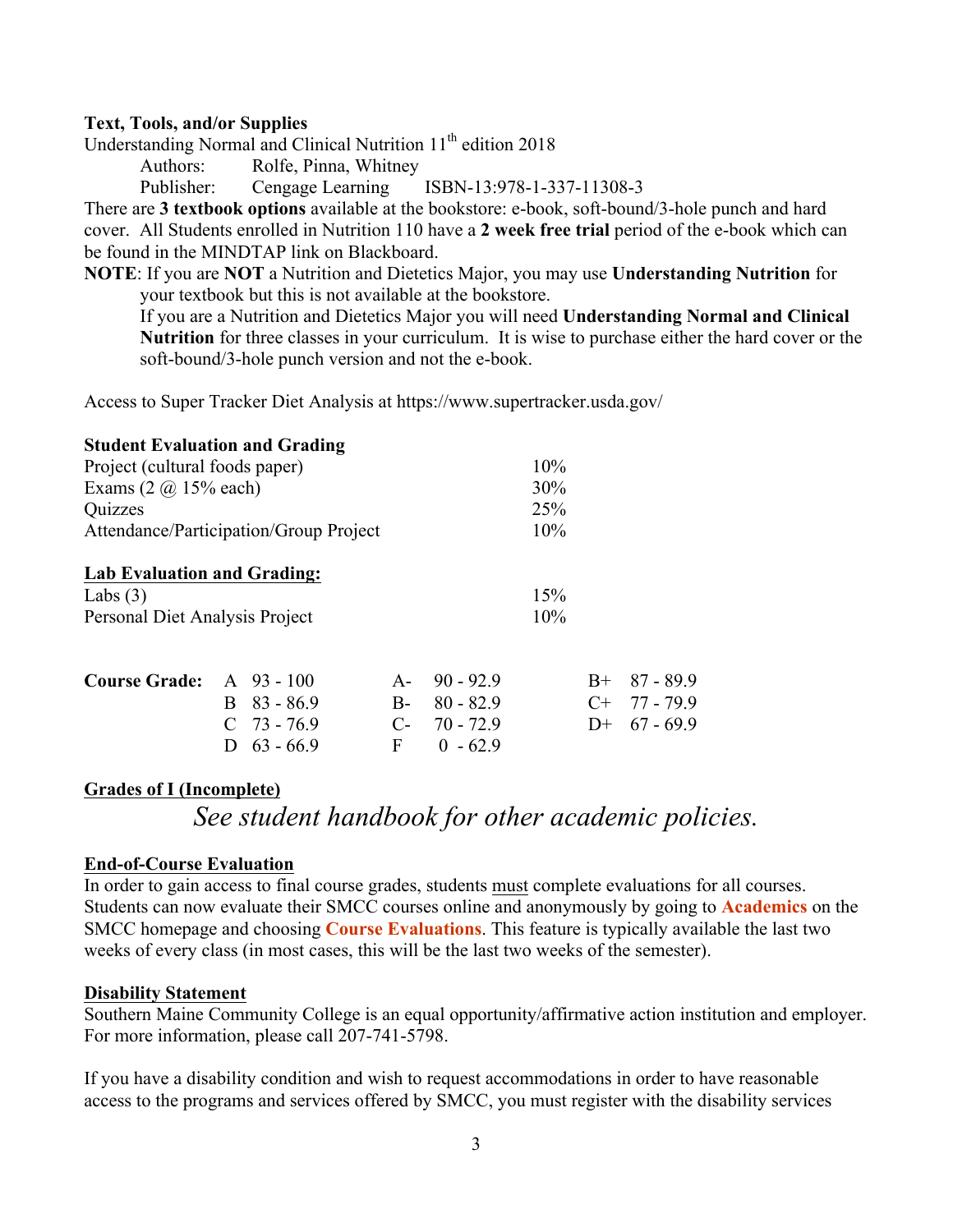coordinator, Mark Krogman, who can be reached at 741-5629 (TDD 207-741-5667). There will be some documentation for your teachers that be supplied before accommodations can be given. Further information about services for students with disabilities and the accommodation process is available upon request at this number.

# **SMCC Pay-for-Print Policy**

Students can print 100 pages per semester for free. If you print over 100 pages, you will be charged 10 cents per page to your Beacon Bucks account. Left over pages will roll over to the following semester but will zero out at the end of the academic year. A pilot project tracking public printing has shown that this amount of free printing meets the needs of the vast majority of students. The College's pay-for-print system monitors printing on all public printers (i.e., those in general access labs, library printers, the LAC, and technology labs). Each time you log in to the system, the print station displays the remaining print quota.

Once the printing quota has been exceeded, users will be charged \$0.10 per page on their Beacon Bucks accounts. Color printouts will be charged at 11-page units. This means each color printout will count as 11 pages toward the quota and cost \$1.10. Students can add money to their cards using a credit card online.

| <b>Week</b>   | <b>Lecture and Reading</b>          | Lab                                 |
|---------------|-------------------------------------|-------------------------------------|
| $Wk 1 - 1/20$ | Introduction/Overview               | Lab Assignment Due                  |
|               |                                     | None                                |
| $Wk 2 - 1/27$ | An Overview of Nutrition            | None                                |
|               | Related Reading - Chapter 1         |                                     |
|               |                                     |                                     |
| Wk $3 - 2/3$  | Planning a Healthy Diet;            | Lab <sub>1</sub>                    |
|               | Related Reading - Chapter 2         | You're the Movie Critic             |
|               |                                     |                                     |
| $Wk 4 - 2/10$ | QUIZ#1 Chapter $1 & 2$              | Lab <sub>2</sub>                    |
|               | Digestion/Absorption and Transport; | <b>Critiquing Popular Nutrition</b> |
|               | Related Reading - Chapter 3         | Information                         |
|               |                                     |                                     |
| Wk $5 - 2/17$ | QUIZ #2 Chapter 3                   | Lab 3 Understanding Food            |
|               | The Carbohydrates                   | Labels                              |
|               | Related Reading - Chapter 4         |                                     |
| Wk $6 - 2/24$ | The Lipids                          | Diet Analysis: 3-Day Food           |
|               | <b>Related Reading Chapters 5</b>   | Journal                             |
| Wk $7 - 3/3$  | Protein                             | DA: On your own                     |
|               | <b>Related Reading Chapter 6</b>    | *Cultural Foods Paper Due           |
| Wk $8 - 3/10$ | MID TERM EXAM (Chapters $1-6$ )     | DA: On your own                     |
|               |                                     |                                     |
| $Wk9 - 3/17$  | <b>NO CLASS: SPRING BREAK</b>       |                                     |
| Wk 10-3/24    | <b>Energy Balance</b>               | DA: On your own                     |
|               | <b>Related Reading Chapter 8</b>    |                                     |

# **NUTR 110 Fall 2015 Course Schedule**